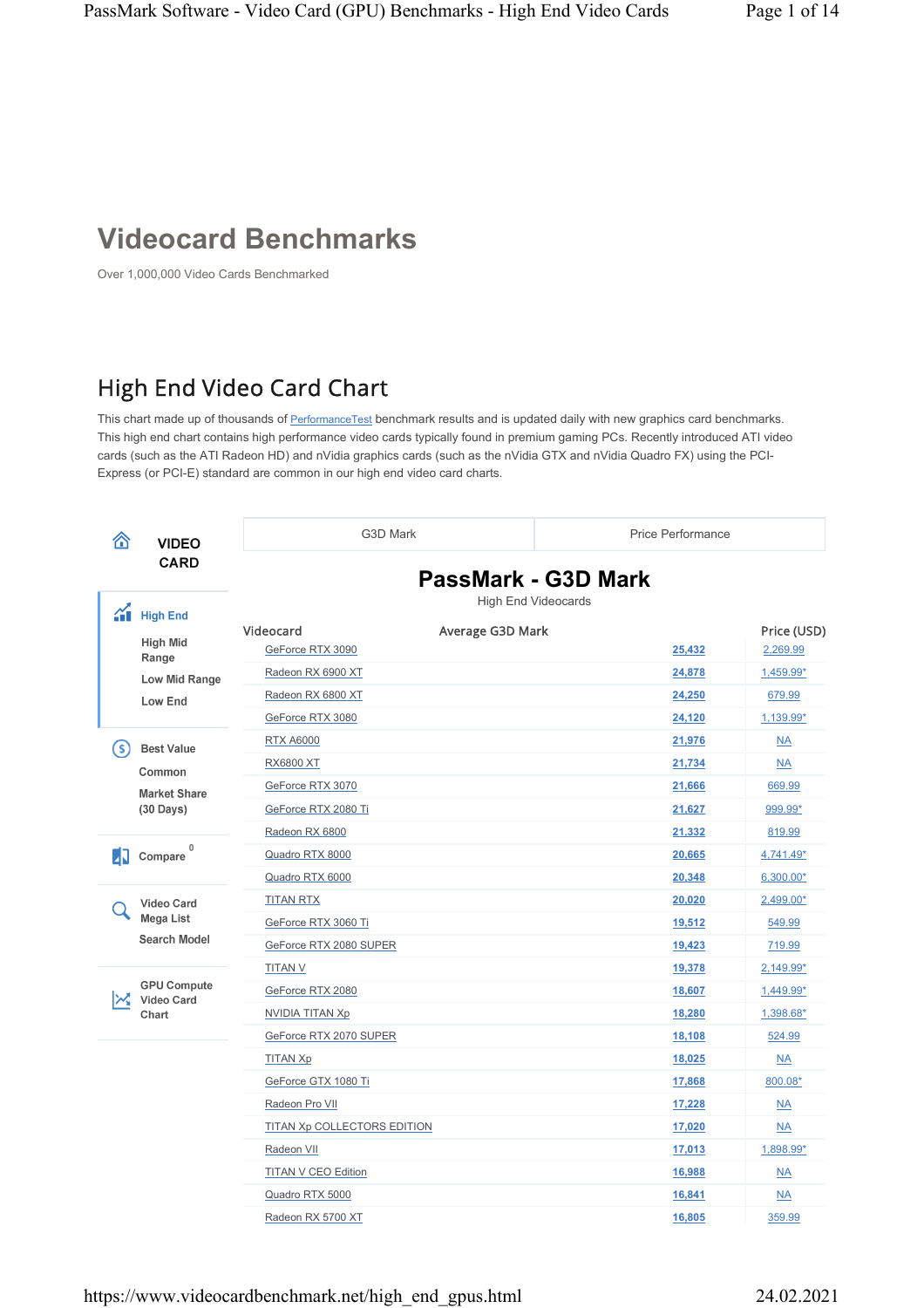|                                             | 16,680        |                              |
|---------------------------------------------|---------------|------------------------------|
| Radeon RX 5700 XT 50th Anniversary          | 16,649        | <b>NA</b>                    |
| GeForce RTX 2060 SUPER                      | 16,438        | 419.99                       |
| Quadro GP100                                | 16,227        | $\underline{\mathsf{NA}}$    |
| GeForce RTX 2070                            | 16,098        | 419.99                       |
| GeForce RTX 3080 Laptop GPU                 | 15,810        | $\underline{\mathsf{NA}}$    |
| Quadro RTX 4000                             | 15,291        | 899.00*                      |
| Radeon Pro W5700                            | 15,112        | 869.99                       |
| GeForce RTX 2080 (Mobile)                   | 15,107        | $\underline{NA}$             |
| GeForce GTX 1080                            | 14,955        | 379.99*                      |
| Quadro RTX 5000 (Mobile)                    | 14,832        | <b>NA</b>                    |
| Radeon Pro Vega II                          | 14,738        | <b>NA</b>                    |
| GeForce RTX 2070 Super with Max-Q<br>Design | 14,734        | $N_A$                        |
| Quadro RTX 5000 with Max-Q Design           | 14,593        | $\underline{NA}$             |
| Radeon RX Vega 64                           | 14,582        | 389.99*                      |
| Radeon RX 5700                              | 14,581        | 309.99                       |
| Radeon Pro WX 8200                          | 14,189        | 1,037.99                     |
| GeForce GTX 1070 Ti                         | 14,152        | 549.99*                      |
| GeForce RTX 2080 with Max-Q Design          | 13,974        | 2,099.99*                    |
| GeForce RTX 3070 Laptop GPU                 | 13,934        | $\underline{\mathsf{NA}}$    |
| GeForce RTX 2060                            | 13,889        | 399.99*                      |
| Radeon Pro WX 9100                          | 13,809        | $\underline{NA}$             |
| GeForce GTX 980 Ti                          | 13,802        | $309.20*$                    |
| Radeon RX 5600 XT                           | 13,685        | 269.99                       |
| NVIDIA TITAN X                              | 13,660        | 608.10*                      |
| Radeon Vega Frontier Edition                | 13,650        | 890.00*                      |
| GeForce RTX 2080 Super with Max-Q<br>Design | 13,632        | NA                           |
| Radeon RX Vega 56                           | 13,578        | 519.99*                      |
| GeForce GTX 1070                            | 13,355        | 443.78*                      |
| Tesla T10                                   | 13,264        | <b>NA</b>                    |
| Quadro RTX 4000 (Mobile)                    | <u>13,029</u> | <u>NA</u>                    |
| GeForce GTX TITAN X                         | 12,991        | 599.99*                      |
|                                             |               |                              |
| Quadro M6000 24GB                           | 12,971        | $\underline{\mathsf{NA}}$    |
| Quadro GV100                                | <u>12,721</u> | 8,999.00*                    |
| Radeon Pro V520 MxGPU                       | 12,719        | $\underline{NA}$             |
| GeForce GTX 1660 SUPER                      | 12,666        | 239.99                       |
| GeForce RTX 2070 (Mobile)                   | 12,354        | $\underline{NA}$             |
| GeForce RTX 2070 with Max-Q Design          | <u>12,283</u> | $\underline{\mathsf{NA}}$    |
| Quadro RTX 4000 with Max-Q Design           | <u>12,277</u> | <u>NA</u>                    |
| Radeon Pro Vega 56                          | <u>12,209</u> | $\underline{\mathsf{NA}}$    |
| GeForce GTX 1660 Ti                         | 12,005        | <u>299.99</u>                |
| Quadro P4200 with Max-Q Design              | 11,869        | $\underline{\mathsf{NA}}$    |
| GeForce RTX 3060 Laptop GPU                 | <u>11,851</u> | <u>NA</u>                    |
| Quadro P4200                                | 11,820        | $\underline{NA}$             |
| Radeon Pro 5700                             | <u>11,814</u> | <u>NA</u>                    |
| Radeon Pro 5700 XT                          | 11,807        | $\underline{\mathsf{NA}}$    |
| Quadro P5000                                | <u>11,563</u> | $1,700.64*$                  |
| GeForce GTX 1660                            | 11,559        | 229.99                       |
| Radeon Pro Vena 64                          | 11 456        | $\mathsf{N}\mathsf{I}\Delta$ |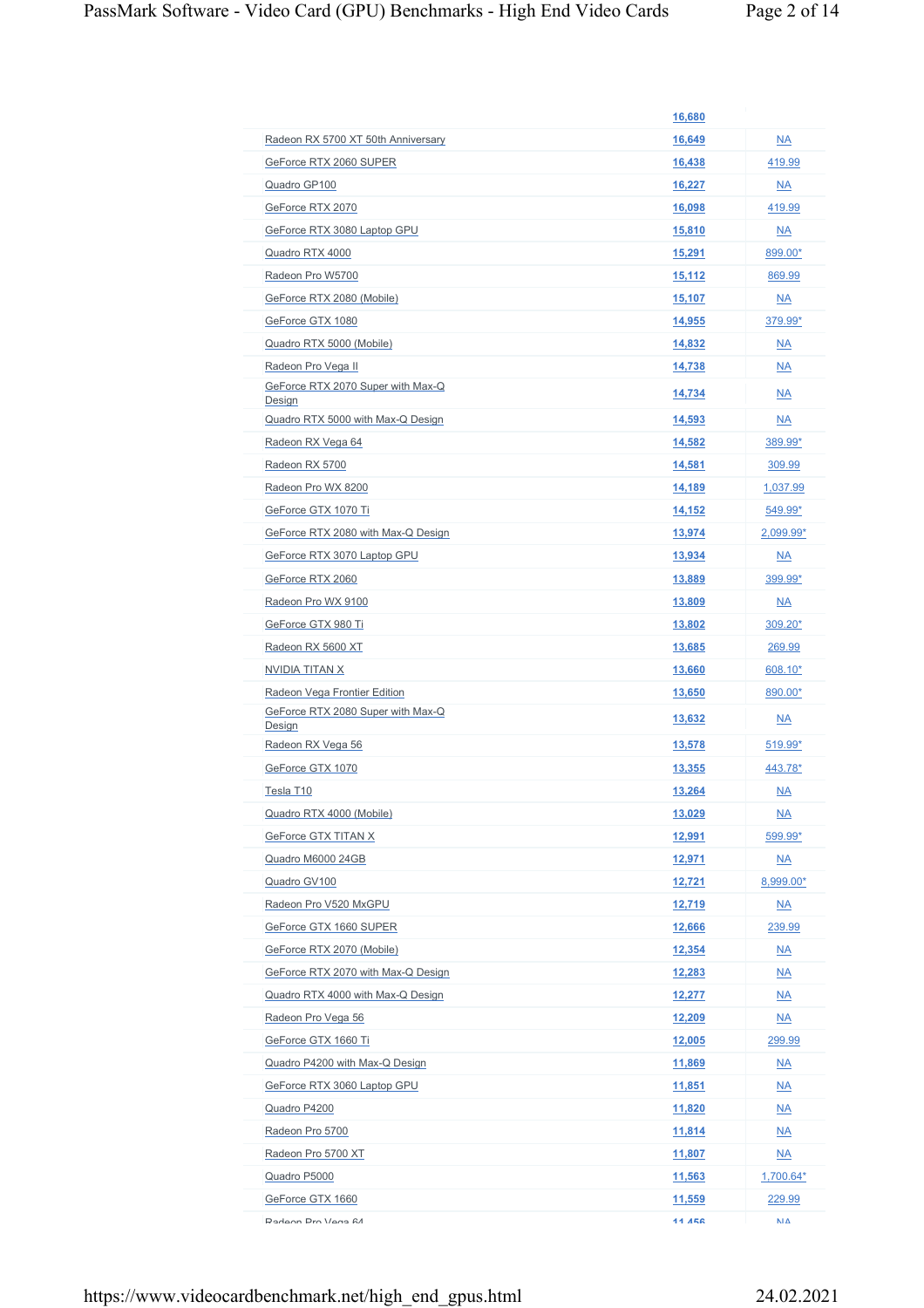| Quadro P5200                             | 11,440        | $\underline{NA}$          |
|------------------------------------------|---------------|---------------------------|
| GeForce GTX 1080 with Max-Q Design       | 11,432        | <b>NA</b>                 |
| Quadro P4000                             | 11,406        | 784.99*                   |
| GeForce RTX 2060 (Mobile)                | <u>11,355</u> | <b>NA</b>                 |
| Radeon RX 5600                           | 11,308        | <b>NA</b>                 |
| Radeon Pro Vega 48                       | 11,269        | <b>NA</b>                 |
| Quadro RTX 3000                          | 11,175        | $\underline{NA}$          |
| GeForce GTX 980                          | 11,153        | $223.10*$                 |
| Quadro M6000                             | 11,125        | 1,599.99*                 |
| Tesla T4                                 | 10,706        | $\underline{NA}$          |
| Radeon Pro SSG                           | 10,498        | <b>NA</b>                 |
| Radeon Instinct MI25 MxGPU               | 10,466        | $\underline{NA}$          |
| GeForce GTX 1070 (Mobile)                | 10,465        | <b>NA</b>                 |
| GeForce GTX 1070 with Max-Q Design       | 10,335        | $\underline{NA}$          |
| GeForce GTX 1660 Ti (Mobile)             | 10,176        | <b>NA</b>                 |
| GeForce GTX 1060                         | 9,997         | 325.88*                   |
| Radeon Pro 5600M                         | 9,912         | $\underline{\mathsf{NA}}$ |
| GeForce GTX 1650 SUPER                   | 9,849         | 159.99                    |
| Radeon R9 Fury X                         | 9,827         | $\underline{NA}$          |
| GeForce RTX 2060 with Max-Q Design       | 9,797         | <b>NA</b>                 |
| Quadro P5200 with Max-Q Design           | 9,796         | <b>NA</b>                 |
| Radeon R9 Fury + Fury X                  | 9,741         | 374.10*                   |
| GeForce GTX 970                          | 9,688         | 197.44*                   |
| Radeon R9 Fury                           | 9,653         | $443.10*$                 |
| GeForce GTX 1060 3GB                     | 9,635         | 247.37*                   |
| Radeon RX 590                            | 9,575         | 159.99                    |
| Radeon R9 390X                           | 9,495         | $\underline{\mathsf{NA}}$ |
| Radeon Pro W5500                         | <u>9,301</u>  | 450.99                    |
| GeForce GTX 780 Ti                       | 9,269         | 225.10*                   |
| GeForce GTX TITAN Black                  | 9,242         | 433.10*                   |
|                                          |               |                           |
| Quadro P3200 with Max-Q Design           | 9,232         | $\underline{NA}$          |
| Quadro P2200                             | 9,174         | 429.99                    |
| Quadro M5000                             | 9,147         | 648.99*                   |
| Quadro P4000 with Max-Q Design           | 9,083         | $\underline{\mathsf{NA}}$ |
| Radeon RX 5500 XT                        | 9,081         | 179.99                    |
| Radeon Pro Duo                           | 8,986         | 449.00*                   |
| Radeon R9 390                            | 8,891         | $\underline{\mathsf{NA}}$ |
| Quadro RTX 3000 with Max-Q Design        | 8,831         | $\underline{NA}$          |
| Radeon RX 580                            | 8,803         | 149.99                    |
| Radeon R9 290X                           | 8,687         | $\underline{\mathsf{NA}}$ |
| Radeon RX590 GME                         | 8,627         | $\underline{\mathsf{NA}}$ |
| Radeon RX 480                            | 8,617         | <u>198.25*</u>            |
| GeForce GTX 1660 Ti with Max-Q<br>Design | 8,571         | $\underline{\mathsf{NA}}$ |
| GeForce GTX TITAN Z                      | 8,539         | $919.10*$                 |
| Radeon RX 5500                           | 8,494         | $\underline{\mathsf{NA}}$ |
| GeForce GTX Titan                        | 8,480         | 310.00*                   |
| Radeon R9 290                            | 8,401         | $\underline{NA}$          |
| Radeon R9 290X / 390X                    | 8,389         | 220.10*                   |
| Radeon Pro 5500 XT                       | 8,289         | $\underline{NA}$          |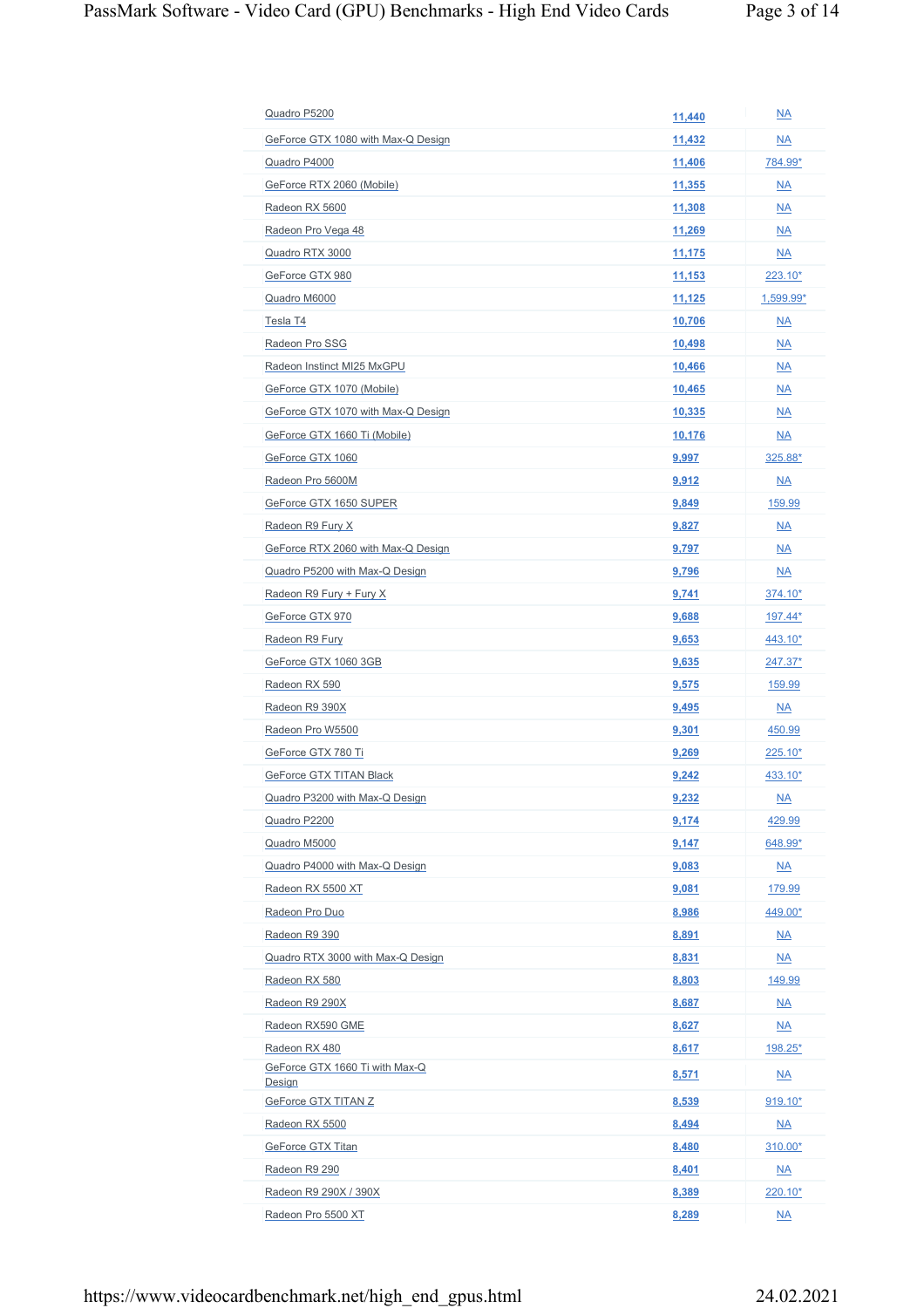|                                          | 8,253        |                           |
|------------------------------------------|--------------|---------------------------|
| 15FF                                     | 8,229        | $N_A$                     |
| GeForce GTX 1060 (Mobile)                | 8,161        | <b>NA</b>                 |
| Radeon R9 290 / 390                      | 8,150        | $179.32*$                 |
| Quadro K6000                             | 8,056        | 150.37                    |
| GeForce GTX 1060 with Max-Q Design       | 8,000        | $\underline{NA}$          |
| Radeon RX 470                            | 7,975        | 99.99*                    |
| GeForce GTX 780                          | 7,971        | 129.99*                   |
| Radeon RX 580 2048SP                     | 7,928        | <b>NA</b>                 |
| Quadro M5500                             | 7,915        | <b>NA</b>                 |
| Quadro P3200                             | 7,898        | $\underline{\mathsf{NA}}$ |
| Radeon RX 580X                           | 7,798        | <b>NA</b>                 |
| Radeon Pro 5300                          | 7,772        | <b>NA</b>                 |
| Radeon Pro 580                           | 7,753        | <b>NA</b>                 |
| FirePro W9100                            | 7,750        | $3,593.10*$               |
| Radeon RX 5600M                          | 7,728        | $N_A$                     |
| GeForce GTX 1650                         | 7,728        | 139.99                    |
| Tesla M6                                 | 7,621        | $\underline{NA}$          |
| Radeon Pro 580X                          | 7,540        | <b>NA</b>                 |
| GeForce GTX 1650 Ti                      | 7,525        | $N_A$                     |
| GeForce GTX 980M                         | 7,437        | 289.99*                   |
| Radeon Pro WX 7100                       | 7,378        | 599.99*                   |
| Tesla M60                                | 7,329        | $1,395.00*$               |
| Tesla P100-PCIE-16GB                     | 7,225        | $\underline{NA}$          |
| FirePro W8100                            | 7,133        | $1,112.18*$               |
| Quadro P2000                             | 7,102        | 464.90*                   |
| Ryzen 7 4800HS with Radeon<br>Graphics   | 6,999        | NA                        |
| Quadro T2000                             | 6,984        | $\underline{NA}$          |
| GeForce GTX 1650 (Mobile)                | 6,969        | <b>NA</b>                 |
| Radeon RX 570                            | 6,967        | 194.99                    |
| Quadro P3000                             | 6,896        | $\underline{\mathsf{NA}}$ |
| Quadro T2000 with Max-Q Design           | 6,825        | $\underline{\mathsf{NA}}$ |
| Quadro M4000M                            | 6,807        | $\underline{NA}$          |
| Radeon RX Vega M GH                      | 6,802        | $\underline{NA}$          |
| Quadro M5000M                            | 6,800        | 499.95*                   |
| Radeon Pro 5500M                         | 6,751        | $\underline{NA}$          |
| GeForce GTX 970XM FORCE                  | 6,707        | $\underline{NA}$          |
| GeForce GTX 1060 5GB                     | 6,697        | $\underline{NA}$          |
| Quadro T1000 with Max-Q Design           | 6,608        | $\underline{NA}$          |
| Quadro T1000                             | 6,527        | $\underline{NA}$          |
| Quadro M4000                             | 6,494        | 780.99*                   |
| GeForce GTX 1050 Ti                      | 6,343        | 159.99                    |
| Radeon Pro 570                           | 6,337        | $\underline{NA}$          |
| GeForce GTX 1650 Ti with Max-Q<br>Design | 6,290        | $\underline{\mathsf{NA}}$ |
| FirePro S7150                            | 6,276        | $2,940.21*$               |
| Radeon R9 280X                           | 6,215        | $\underline{\mathsf{NA}}$ |
| Radeon R9 380                            | 6,209        | 89.99*                    |
| Radeon R9 380X                           | 6,158        | 445.00*                   |
| Radeon Pro WX Vega M GI                  | <b>A 049</b> | $\mathsf{N}\,\Delta$      |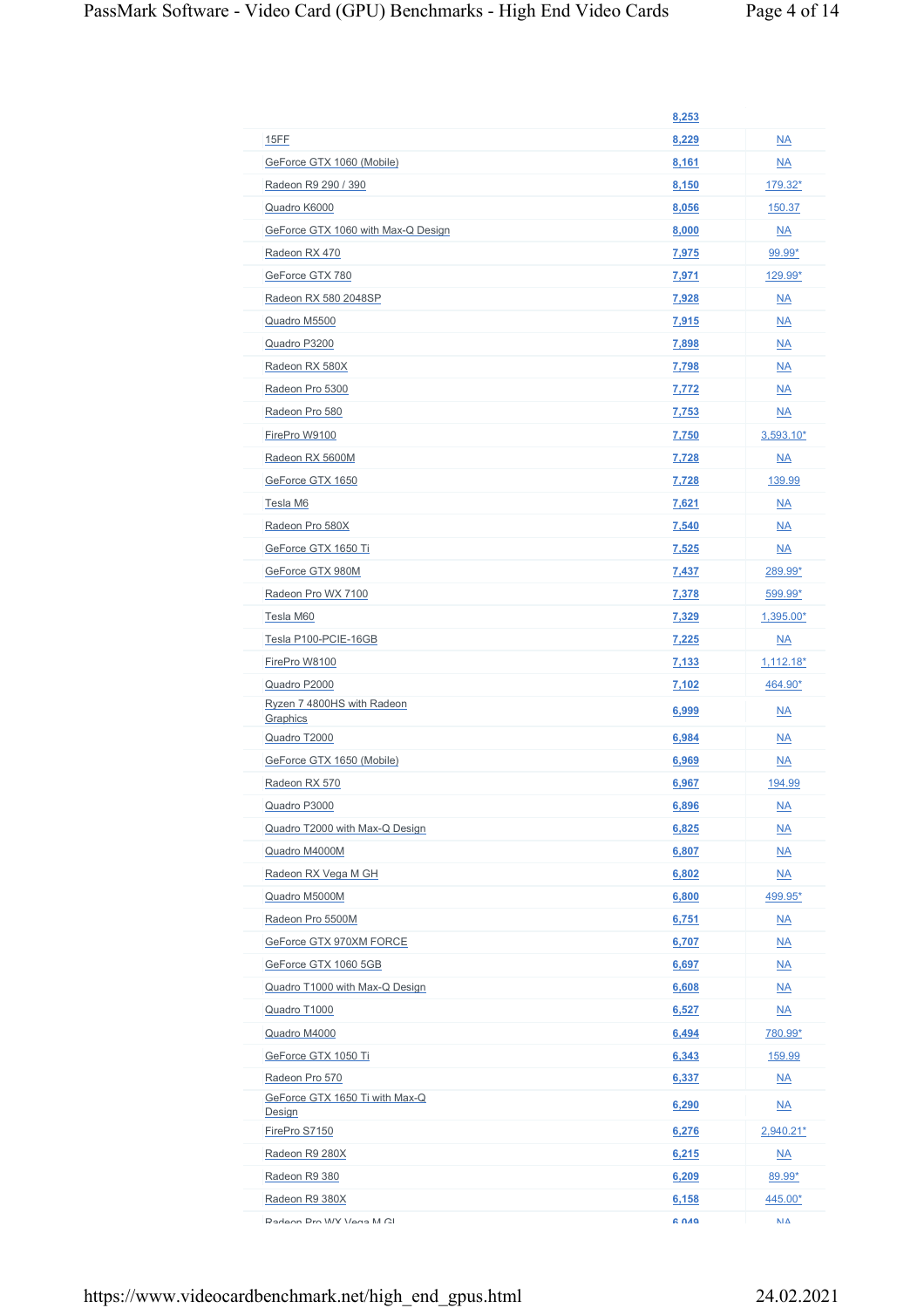| GeForce GTX 960                    | 6,013        | $113.27*$                 |
|------------------------------------|--------------|---------------------------|
| Quadro K5200                       | 5,946        | 680.45                    |
| <b>GRID P100-16Q</b>               | 5,945        | $\underline{NA}$          |
| Radeon Pro Vega 20                 | 5,942        | <b>NA</b>                 |
| GeForce GTX 1050 Ti (Mobile)       | 5,919        | $\underline{NA}$          |
| FirePro W9000                      | 5,908        | $3,443.99*$               |
| GeForce GTX 770                    | 5,886        | $109.95*$                 |
| GeForce GTX 970M                   | 5,846        | 209.99*                   |
| GeForce GTX 1650 with Max-Q Design | 5,768        | $\underline{NA}$          |
| GeForce GTX 690                    | 5,764        | 264.10*                   |
| GeForce GTX 1050 Ti with Max-Q     |              |                           |
| Design                             | 5,619        | $\overline{\mathsf{NA}}$  |
| Radeon Pro 5300M                   | 5,566        | <b>NA</b>                 |
| Radeon HD 7990                     | 5,566        | 990.44*                   |
| Radeon R9 285 / 380                | 5,550        | 449.99*                   |
| Radeon R9 280                      | 5,545        | $\underline{NA}$          |
| GeForce GTX 680                    | 5,542        | 179.99*                   |
| GRID M60-8A                        | 5,523        | $\underline{NA}$          |
| Quadro M3000M                      | 5,475        | 159.95*                   |
| GeForce GTX 950                    | 5,376        | 86.00*                    |
| Radeon Pro WX 5100                 | 5,341        | 449.99                    |
| GeForce GTX 670                    | 5,318        | 149.00*                   |
| <b>GRID M60-2Q</b>                 | 5,291        | $\underline{NA}$          |
| GeForce GTX 760 Ti OEM             | 5,253        | $N_A$                     |
| Radeon HD 7970 / R9 280X           | 5,248        | 125.99*                   |
| GeForce GTX 1050                   | 5,248        | 179.99*                   |
| FirePro S10000                     | 5,235        | $\underline{NA}$          |
| Radeon HD 8990                     | 5,214        | $\underline{NA}$          |
| Q12U-1                             | 5,164        | $\underline{NA}$          |
| Radeon R9 M295X                    | 5,150        | $\underline{NA}$          |
| Quadro P2000 with Max-Q Design     | 5,122        | <b>NA</b>                 |
| GeForce GTX 760 Ti                 | 5,119        | 297.50*                   |
| T500                               | 5,069        | $\underline{NA}$          |
| FirePro S9000                      | 5,059        | $\underline{NA}$          |
| Radeon R9 M395                     | 5,023        | $\underline{NA}$          |
| P <sub>106-100</sub>               | 5,023        | $\underline{NA}$          |
| FirePro W7100                      | 4,975        | 289.99*                   |
| EIZO Quadro MED-XN51LP             | 4,955        | $\underline{NA}$          |
| Barco MXRT 7600                    | 4,944        | $\underline{NA}$          |
| Radeon Sky 500                     | 4,889        | $\underline{NA}$          |
| Radeon R9 270X                     | 4,858        | 149.99*                   |
| Radeon R9 M485X                    | 4,842        | $\underline{NA}$          |
| Radeon R9 M395X                    | <u>4,775</u> | $\underline{NA}$          |
| GeForce GTX 760                    | 4,765        | $160.32*$                 |
| Radeon HD 7950 / R9 280            | 4,765        | $210.01*$                 |
| <b>GRID P40-24Q</b>                | 4,728        | $\underline{NA}$          |
| Radeon R9 370                      | 4,722        | $\underline{NA}$          |
| Radeon Pro WX 7130                 |              |                           |
|                                    | 4,710        | $\underline{\mathsf{NA}}$ |
| Radeon Pro Vega 16                 | 4,683        | $\underline{NA}$          |
| Radeon HD 7870                     | 4,677        | 147.00*                   |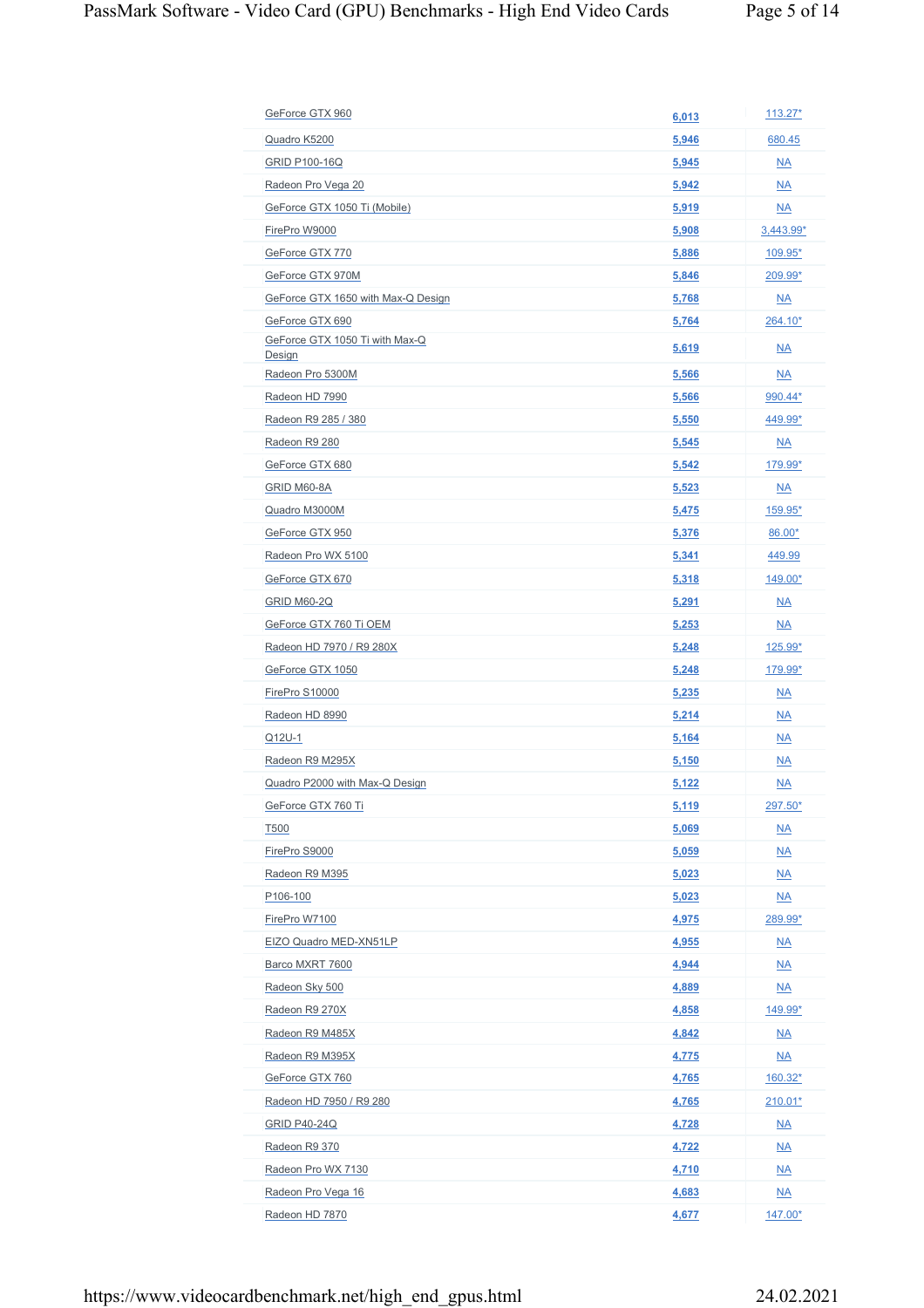|                                    | 4,557          |                                      |
|------------------------------------|----------------|--------------------------------------|
| Radeon Pro 465                     | 4,538          | $\underline{NA}$                     |
| GeForce GTX 580                    | 4,508          | <u>145.32*</u>                       |
| Quadro M2200                       | 4,497          | 249.99*                              |
| FirePro W7000 Adapter              | 4,492          | $\underline{NA}$                     |
| Radeon HD 7870 XT                  | 4,470          | $\underline{NA}$                     |
| GeForce GTX 1050 (Mobile)          | 4,462          | $\underline{NA}$                     |
| <b>GRID M60-1B</b>                 | 4,457          | $\underline{NA}$                     |
| Radeon R7 370                      | 4,456          | $\underline{NA}$                     |
| P <sub>104-100</sub>               | 4,450          | 299.99*                              |
| Citrix Indirect Display Adapter    | 4,447          | $\underline{NA}$                     |
| GRID P6-4Q                         | 4,429          | $N_A$                                |
| Quadro P1000                       | 4,416          | 329.99                               |
| GeForce GTX 660 Ti                 | 4,366          | 486.68*                              |
| Radeon R9 M390X                    | 4,357          | $\underline{\mathsf{NA}}$            |
| Barco MXRT 7500                    | 4,319          | $\underline{NA}$                     |
| <b>GRID P40-2Q</b>                 | 4,288          | $\underline{NA}$                     |
| <b>GRID T4-8Q</b>                  | 4,284          | $\underline{NA}$                     |
| <b>GRID RTX6000P-4Q</b>            | 4,283          | $\underline{NA}$                     |
| GRID T4-4Q                         | 4,281          | $N_A$                                |
| GeForce GTX 680MX                  | 4,271          | $N_A$                                |
| Quadro K4200                       | 4,268          | 239.99*                              |
| Radeon R9 270 / R7 370             | 4,260          | 164.47*                              |
| <b>GRID M60-1Q</b>                 | 4,251          | $\underline{\mathsf{NA}}$            |
| GeForce GTX 775M                   | 4,222          | $\underline{NA}$                     |
| Radeon R9 270                      | 4,213          | $\underline{NA}$                     |
| FirePro W7000                      | <u>4,212</u>   | $146.02*$                            |
| FirePro S7000                      | 4,166          | $\underline{NA}$                     |
| <b>GRID V100D-8Q</b>               | 4,156          | $\underline{\mathsf{NA}}$            |
| Radeon RX 460                      | 4,114          | 274.10*                              |
| GeForce GTX 480                    | <u>4,052</u>   | <u>579.00*</u>                       |
| GRID GTX P40-6                     | 4,044          | $\underline{NA}$                     |
| GeForce GTX 880M                   | 4,034          | $\underline{NA}$                     |
| Radeon HD 7800-serie               | 4,029          | $\underline{NA}$                     |
| GeForce GTX 1050 with Max-Q Design | 4,016          | $\underline{NA}$                     |
| GRID P6-2Q                         | 4,001          | $\underline{NA}$                     |
| GeForce GTX 965M                   | 3,988          | $\underline{NA}$                     |
|                                    |                | 298.99*                              |
| Quadro M2000<br>Radeon RX 5500M    | 3,970<br>3,945 |                                      |
| GeForce GTX 660                    | 3,934          | $\underline{\mathsf{NA}}$<br>124.97* |
| GeForce GTX 750 Ti                 | 3,925          | $155.32*$                            |
| FirePro S9050                      | 3,912          | $\underline{\mathsf{NA}}$            |
| Quadro K2200M                      | 3,893          | 124.95*                              |
| Quadro K5000                       | 3,889          | 384.98*                              |
| <b>GRID M60-8Q</b>                 | 3,884          | <u>NA</u>                            |
| Radeon HD 8970M                    | 3,876          | 139.99*                              |
| FirePro W7170M                     | 3,849          |                                      |
| <b>GRID RTX8000P-2Q</b>            |                | $\underline{\mathsf{NA}}$            |
|                                    | 3,843          | $\underline{\mathsf{NA}}$            |
| <b>GRID P100-8Q</b>                | 3,841          | $\underline{NA}$                     |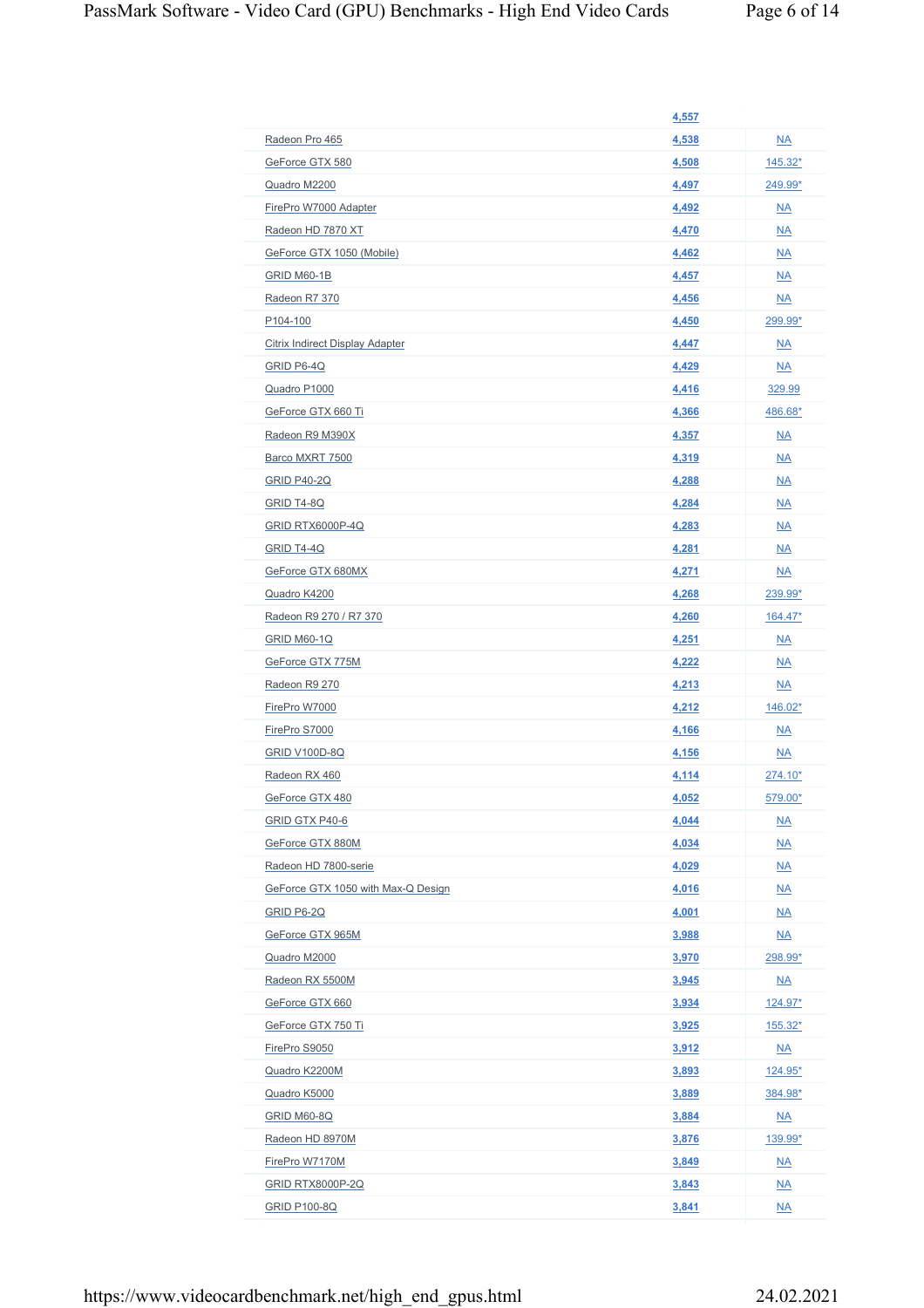| GeForce GTX 570                    | 3,829        | 298.68*                   |
|------------------------------------|--------------|---------------------------|
| Radeon HD 7850                     | 3,745        | 75.00*                    |
| Radeon Pro WX 4100                 | 3,717        | 274.99                    |
| GeForce GTX 780M                   | 3,712        | 189.99*                   |
| Radeon Pro 560X                    | 3,678        | $\underline{NA}$          |
| Quadro P620                        | 3,662        | 165.91                    |
| GeForce MX450                      | 3,649        | $\underline{NA}$          |
| Radeon RX 560                      | 3,640        | 129.99                    |
| Radeon HD 7970M                    | 3,619        | $\underline{NA}$          |
| Quadro M2000M                      | 3,604        | 279.95*                   |
| GeForce GTX 680M KY Bullet Edition | 3,569        | $\underline{NA}$          |
| <b>GRID M6-8Q</b>                  | 3,568        | $\underline{NA}$          |
| Quadro M1200                       | 3,561        | $\underline{NA}$          |
|                                    |              |                           |
| Quadro K2200                       | 3,534        | $123.18*$                 |
| Radeon RX 560X                     | 3,520        | $\underline{NA}$          |
| Tesla C2050                        | <u>3,515</u> | 269.99*                   |
| Quadro 7000                        | 3,505        | $\underline{\mathsf{NA}}$ |
| GeForce GTX 960M                   | 3,490        | $1,169.00*$               |
| Tesla M10                          | 3,490        | $3,202.21*$               |
| Radeon RX Vega M GL                | 3,480        | $\underline{NA}$          |
| Radeon Pro 560                     | 3,475        | $\underline{NA}$          |
| FirePro W8000                      | 3,454        | $1,048.99*$               |
| Radeon Pro 460                     | 3,453        | $\underline{NA}$          |
| Tesla C2050 / C2070                | 3,428        | $\underline{NA}$          |
| Quadro P600                        | <u>3,416</u> | 241.04*                   |
| GeForce GTX 750                    | 3,411        | 129.99*                   |
| Radeon R9 M470X                    | 3,400        | $\underline{NA}$          |
| GeForce GTX 870M                   | 3,397        | $\underline{NA}$          |
| Quadro K5000M                      | 3,384        | 389.25*                   |
| Radeon HD8970M                     | 3,369        | $\underline{NA}$          |
| Radeon E8870PCle                   | 3,368        | $\underline{\mathsf{NA}}$ |
| GeForce GTX 590                    | 3,366        | 184.00*                   |
| GRID P40-2B                        | 3,354        | $\underline{\mathsf{NA}}$ |
| <b>GRID M10-1Q</b>                 | 3,351        | $\underline{NA}$          |
| GeForce GTX 650 Ti BOOST           | 3,321        | $\underline{NA}$          |
| <b>Tesla C2070</b>                 | 3,275        | $\underline{NA}$          |
| GeForce 770M                       | 3,246        | 176.99*                   |
| GeForce GTX 470                    | 3,226        | 522.01*                   |
| <b>GRID M10-4Q</b>                 | 3,224        | $\underline{\mathsf{NA}}$ |
| Radeon R9 M290X                    | 3,207        | $\underline{\mathsf{NA}}$ |
| Radeon R9 M380                     | 3,189        | $\underline{NA}$          |
| GeForce GTX 860M                   | 3,181        | $\underline{\mathsf{NA}}$ |
| <b>GRID K520</b>                   | 3,177        | 749.95*                   |
| <b>GRID K2</b>                     | 3,176        | 4,222.31                  |
| RadeonT RX 5500M                   | 3,166        | $\underline{NA}$          |
| FirePro V7000                      | 3,162        | $\underline{\mathsf{NA}}$ |
| Radeon Pro 555                     | 3,141        | $\underline{\mathsf{NA}}$ |
| Radeon R7 260X                     | 3,119        | <u>132.28*</u>            |
| Tesla C2075                        | 3,118        | 340.50*                   |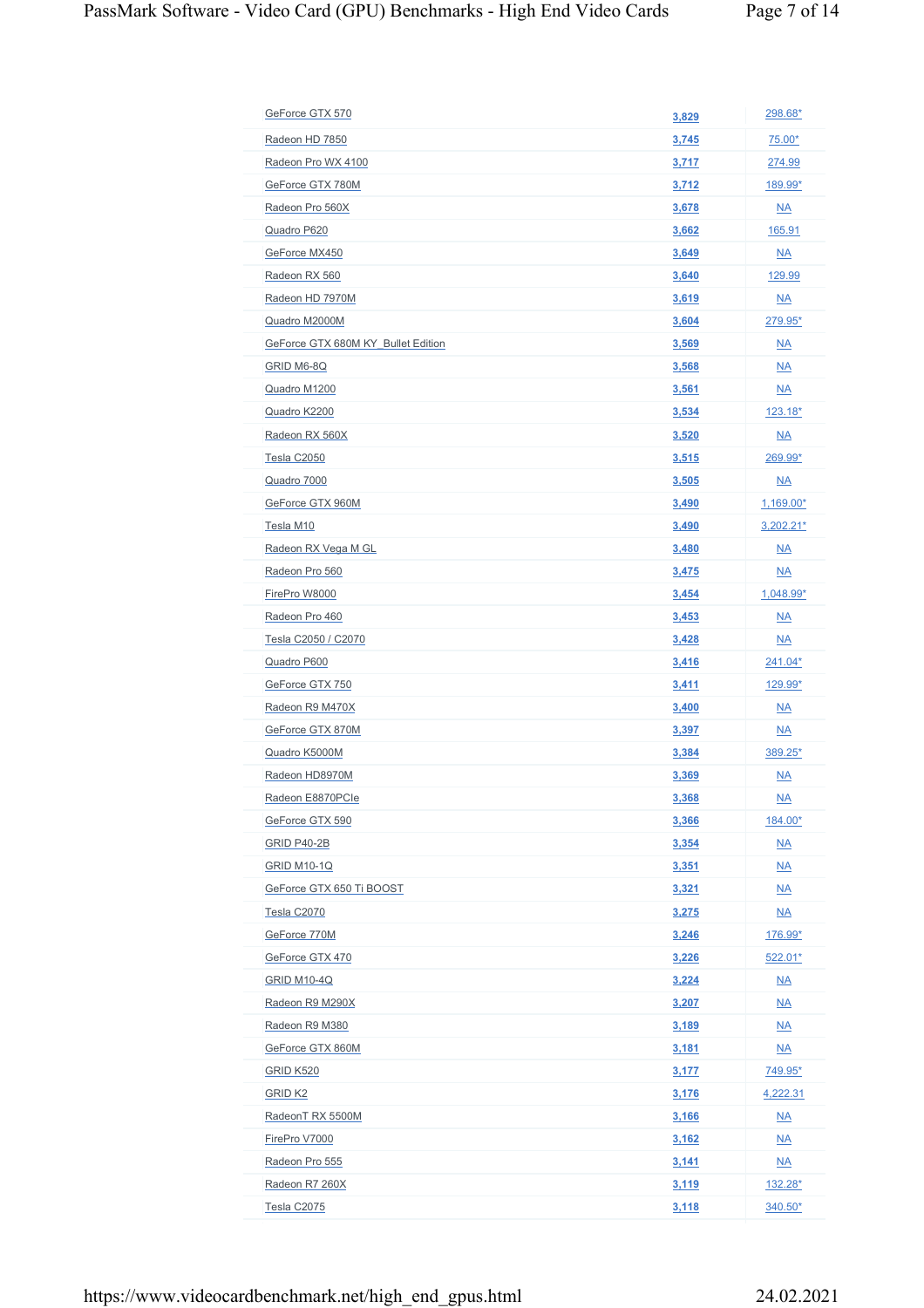| Radeon Pro 455                             |       | 449.00*                   |
|--------------------------------------------|-------|---------------------------|
|                                            | 3,113 |                           |
| Intel G35 Express                          | 3,090 | $\underline{\mathsf{NA}}$ |
| Radeon HD 7790                             | 3,090 | $180.32*$                 |
| Quadro K5100M                              | 3,082 | 285.99*                   |
| Radeon R7 360                              | 3,077 | 125.00*                   |
| GeForce GTX 560 Ti                         | 3,060 | $81.60*$                  |
| Quadro M1000M                              | 3,034 | 85.99*                    |
| Radeon R9 360                              | 3,032 | $519.00*$                 |
| Radeon R9 260                              | 3,018 | $\underline{\mathsf{NA}}$ |
| FirePro W5100                              | 2,966 | 279.13*                   |
| FirePro W5000                              | 2,959 | 169.89*                   |
| GeForce MX350                              | 2,951 | $\underline{NA}$          |
| GRID K260Q                                 | 2,941 | <b>NA</b>                 |
| Quadro M620                                | 2,937 | $\underline{NA}$          |
| Radeon HD 6990                             | 2,933 | 159.99*                   |
| P106-090                                   | 2,898 | $\underline{NA}$          |
| Radeon R7 260                              | 2,892 | 89.99*                    |
| Radeon HD 6970                             | 2,882 | $59.99*$                  |
| Ryzen 7 PRO 4700G with Radeon<br>Graphics  | 2,880 | NA                        |
| Quadro K1200                               | 2,875 | 190.89*                   |
| Intel Iris Xe                              | 2,864 | $\underline{\mathsf{NA}}$ |
| Radeon Pro V340 MxGPU                      | 2,853 | $\underline{\mathsf{NA}}$ |
| GeForce GTX 770M                           | 2,841 | 138.00*                   |
| Radeon Pro W5500M                          | 2,822 | $\underline{\mathsf{NA}}$ |
| FirePro 3D V9800                           | 2,812 | 2,499.00*                 |
| Radeon RX 550                              | 2,773 | 88.99*                    |
| GeForce GTX 560                            | 2,744 | 294.48*                   |
| FirePro W4300                              | 2,734 | 239.99*                   |
| FirePro V9800                              | 2,727 | $\underline{NA}$          |
| Radeon Pro 450                             | 2,723 | <b>NA</b>                 |
| Ryzen 9 4900H with Radeon Graphics         | 2,714 | $\underline{\mathsf{NA}}$ |
| Quadro K4000                               | 2,708 | 175.99*                   |
| Quadro 6000                                | 2,707 | 99.99                     |
| GRID T4-1Q                                 | 2,703 | $\underline{NA}$          |
| Barco MXRT 5500                            | 2,702 | $\underline{\mathsf{NA}}$ |
| Radeon HD 6950                             | 2,678 | 148.32*                   |
| GeForce MX330                              | 2,673 | $\underline{\mathsf{NA}}$ |
| FirePro M6100 FireGL V                     | 2,656 | $\underline{\mathsf{NA}}$ |
| <b>GRID M10-2Q</b>                         | 2,654 | $\underline{\mathsf{NA}}$ |
| GeForce GTX 950M                           | 2,647 | 567.00*                   |
| FirePro R5000                              | 2,647 | 109.99*                   |
| GeForce GTX 465                            | 2,643 | $263.28*$                 |
| MONSTER GeForce GTX 675M                   | 2,637 | $\underline{\mathsf{NA}}$ |
| Ryzen 7 Pro 4750G with Radeon              |       |                           |
| Graphics<br>Ryzen 7 PRO 4750GE with Radeon | 2,636 | $\underline{\mathsf{NA}}$ |
| Graphics                                   | 2,626 | M <sub>A</sub>            |
| GeForce GT 1030                            | 2,618 | 84.99                     |
| <b>GRID M10-8Q</b>                         | 2,606 | $\underline{\mathsf{NA}}$ |
| Intel UHD P630                             | 2,602 | $\underline{NA}$          |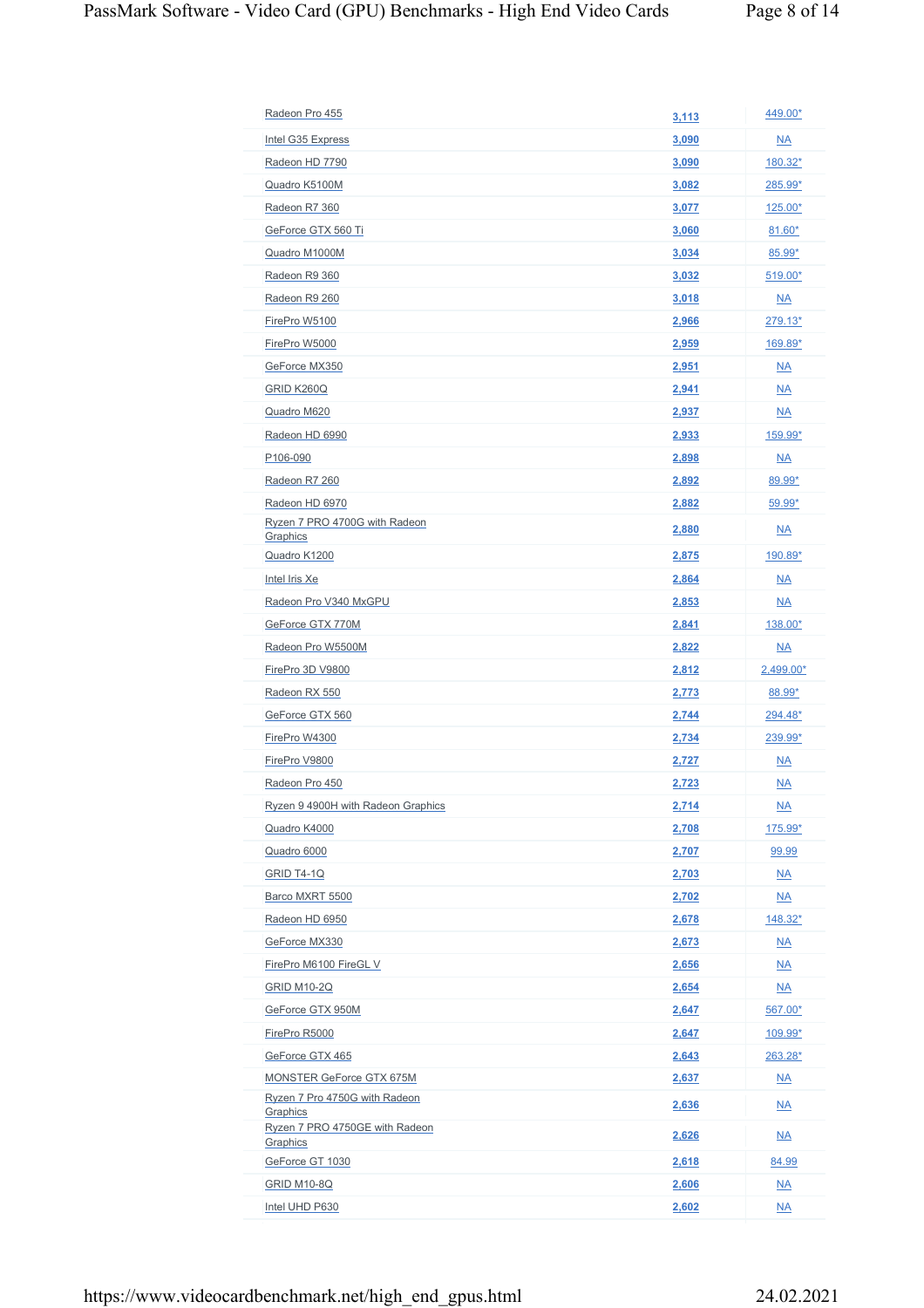| Radeon Pro WX 3100                                     | 2,588 | $\underline{NA}$          |
|--------------------------------------------------------|-------|---------------------------|
| GeForce MX250                                          | 2,567 | <b>NA</b>                 |
| Radeon Pro WX 3200                                     | 2,560 | 199.99                    |
| Radeon RX 5300M                                        | 2,557 | <b>NA</b>                 |
| GeForce GTX 650 Ti                                     | 2,540 | 184.32*                   |
| Radeon HD 6850 X2                                      | 2,534 | <b>NA</b>                 |
| FireStream 9370                                        |       | <b>NA</b>                 |
|                                                        | 2,528 |                           |
| N18E-Q1                                                | 2,525 | $\underline{\mathsf{NA}}$ |
| Quadro K4100M<br>Ryzen 7 4700GE with Radeon            | 2,521 | 198.02*                   |
| Graphics                                               | 2,496 | $\underline{\mathsf{NA}}$ |
| GRID K240Q                                             | 2,454 | <b>NA</b>                 |
| FirePro 3D V8800                                       | 2,438 | 424.99*                   |
| Radeon R9 M470                                         | 2,435 | $\underline{NA}$          |
| GeForce GTX 950A                                       | 2,432 | <b>NA</b>                 |
| GRID M10-2B                                            | 2,417 | $N_A$                     |
| GeForce GTX 960A                                       | 2,411 | <b>NA</b>                 |
| Ryzen 3 4300GE with Radeon                             | 2,402 | NA                        |
| Graphics<br>Radeon RX Vega 11 PRD                      | 2,402 | $N_A$                     |
| GeForce GTX 485M                                       | 2,401 | <b>NA</b>                 |
|                                                        |       |                           |
| GeForce MX150                                          | 2,366 | $N_A$                     |
| GRID K280Q<br>Ryzen 5 Pro 4650G with Radeon            | 2,363 | <b>NA</b>                 |
| Graphics                                               | 2,355 | NA                        |
| Radeon HD 8950                                         | 2,348 | $N_A$                     |
| Ryzen 7 4800U with Radeon Graphics                     | 2,345 | <b>NA</b>                 |
| Ryzen 7 Extreme Edition                                | 2,332 | $\underline{NA}$          |
| Quadro K3100M                                          | 2,311 | 399.95*                   |
| GRID M10-1B                                            | 2,310 | $\underline{NA}$          |
| Ryzen 5 PRO 4400G with Radeon<br>Graphics              | 2,306 | NA                        |
| Radeon Pro WX 4130                                     | 2,304 | <b>NA</b>                 |
| FirePro V7900                                          | 2,294 | <u>144.04*</u>            |
| GeForce GTX 460                                        | 2,281 | $169.71*$                 |
| GeForce GTX 580M                                       | 2,279 | $248.68*$                 |
| Ryzen 7 4700G with Radeon Graphics                     | 2,274 | $\underline{NA}$          |
| Radeon HD 6970M                                        | 2,270 | $215.99*$                 |
| Radeon R7 250X                                         | 2,269 | $260.70*$                 |
| FirePro V8800                                          | 2,267 | $\underline{\mathsf{NA}}$ |
| Quadro K620                                            | 2,262 | 138.83*                   |
| Radeon HD 5870                                         | 2,259 | 289.00*                   |
| Radeon R9 M385                                         | 2,230 | $\underline{\mathsf{NA}}$ |
| <b>GRID P100-1B</b>                                    | 2,223 | $\underline{\mathsf{NA}}$ |
| Radeon HD 5970                                         | 2,220 | 329.99*                   |
| Ryzen 3 Pro 4350G with Radeon                          | 2,216 | $\underline{\mathsf{NA}}$ |
| Graphics<br>Ryzen 3 PRO 4350GE with Radeon<br>Graphics | 2,210 | $\underline{\mathsf{NA}}$ |
| Radeon HD 6870                                         | 2,207 | $150.00*$                 |
| Radeon RX 550X                                         | 2,203 | $\underline{\mathsf{NA}}$ |
| Quadro P520                                            | 2,191 | 1,499.00*                 |
| Radeon HD 7770                                         | 2,189 | 145.32*                   |
|                                                        |       |                           |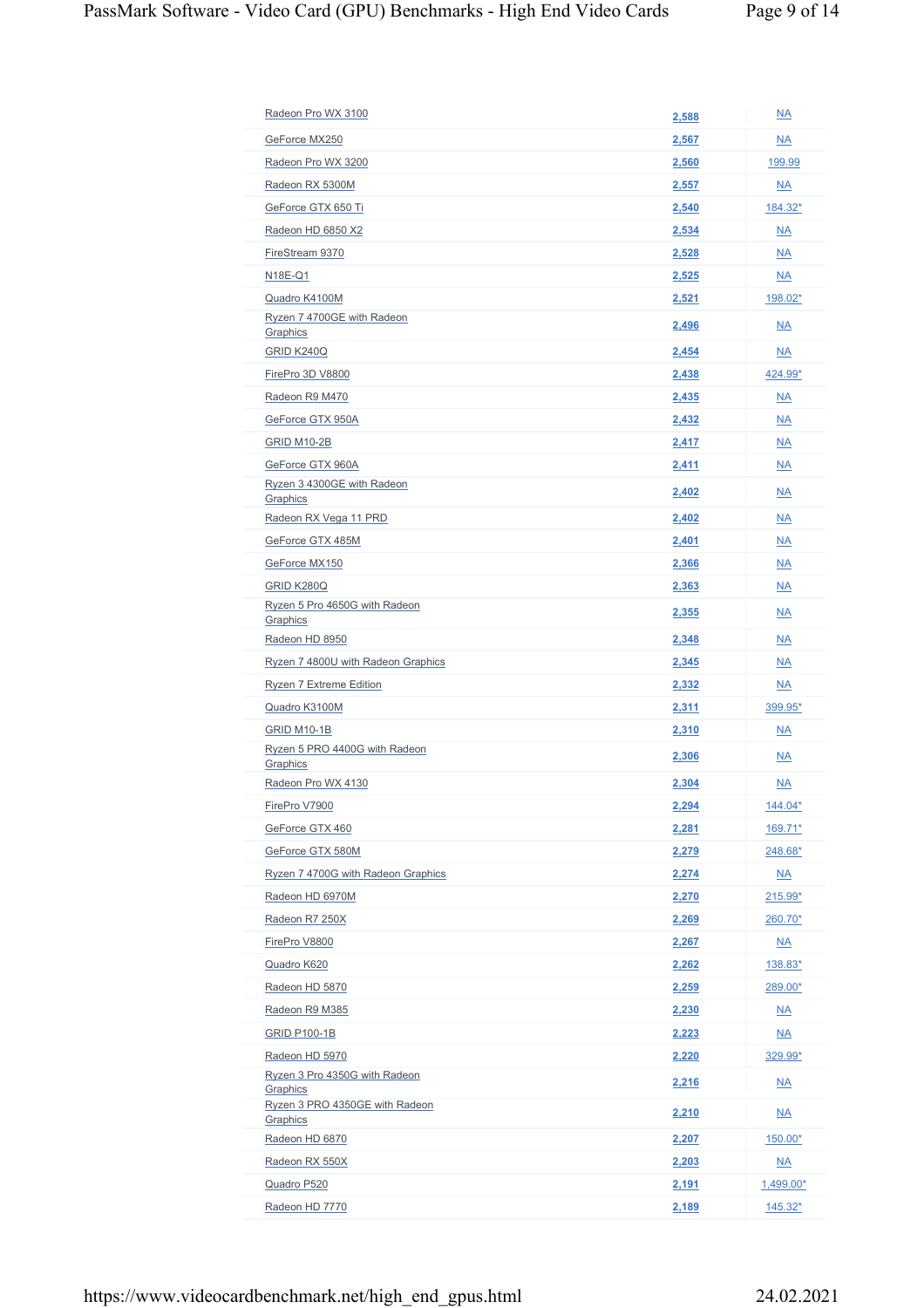| GeForce GTX 745                           | 2,176 | 124.04*                   |
|-------------------------------------------|-------|---------------------------|
| Intel Iris Pro P580                       | 2,169 | M <sub>A</sub>            |
| Quadro M600M                              | 2,142 | 102.99*                   |
| Radeon RX Vega 11                         | 2,137 | <b>NA</b>                 |
| Radeon TM R9 A360                         | 2,105 | <b>NA</b>                 |
| FirePro M5100                             | 2,103 | <b>NA</b>                 |
| Ryzen 7 4800H with Radeon Graphics        | 2,101 | <b>NA</b>                 |
| GeForce GTX 460 v2                        | 2,091 | 199.99*                   |
| GeForce GTX 560 SE                        | 2,089 | 89.99*                    |
| Ryzen 5 PRO 4650GE with Radeon            |       |                           |
| Graphics                                  | 2,079 | NA                        |
| GRID M6-1Q                                | 2,069 | <b>NA</b>                 |
| Ryzen 5 4600G with Radeon Graphics        | 2,062 | <b>NA</b>                 |
| Quadro 5000M                              | 2,060 | <b>NA</b>                 |
| FirePro M6100                             | 2,054 | M <sub>A</sub>            |
| GeForce GTX 480M                          | 2,051 | $\underline{NA}$          |
| Intel Iris Pro 580                        | 2,035 | <b>NA</b>                 |
| Ryzen 7 4700U with Radeon Graphics        | 2,032 | <b>NA</b>                 |
| Quadro M520                               | 2,030 | <b>NA</b>                 |
| FirePro V7800                             | 2,030 | $\underline{NA}$          |
| Ryzen 7 PRO 4750U with Radeon<br>Graphics | 2,027 | NA                        |
| GeForce GTX 675M                          | 2,025 | <b>NA</b>                 |
| Quadro 5000                               | 2,008 | 2,315.99                  |
| Ryzen 5 PRO 4500U with Radeon<br>Graphics | 2,008 | $\overline{\mathsf{NA}}$  |
| GeForce GT 645                            | 2,006 | <b>NA</b>                 |
| GeForce 945M                              | 2,004 | $\underline{NA}$          |
| Quadro 5010M                              | 2,001 | 235.95*                   |
| Quadro K4000M                             | 1,989 | 599.99*                   |
| Radeon HD 6850                            | 1,984 | 165.32*                   |
| Radeon R7 + R7 350 Dual                   | 1,982 | $\underline{NA}$          |
| GeForce GTX 675MX                         | 1,972 | $\underline{\mathsf{NA}}$ |
| Radeon HD 5850                            | 1,972 | 79.99*                    |
| GeForce GTX 460 SE                        | 1,971 | 159.99*                   |
| Radeon R7 450                             | 1,968 | $52.49*$                  |
| Radeon R9 350                             | 1,964 | 103.85*                   |
| Radeon R7 + HD 7700 Dual                  | 1,962 | $\underline{\mathsf{NA}}$ |
| Ryzen 5 4600U with Radeon Graphics        | 1,958 | $\underline{\mathsf{NA}}$ |
| Radeon HD 7660D + HD 7700 Dual            | 1,958 | M <sub>A</sub>            |
| GeForce GTX 470M                          | 1,950 | $\underline{\mathsf{NA}}$ |
| GeForce MX230                             | 1,943 | $\underline{NA}$          |
| GeForce GTX 570M                          | 1,942 | M <sub>A</sub>            |
| GeForce GTX 765M                          | 1,939 | $\underline{\mathsf{NA}}$ |
| Ryzen 5 4600H with Radeon Graphics        | 1,938 | $\underline{NA}$          |
| GeForce GTX 670MX                         | 1,929 | $\underline{\mathsf{NA}}$ |
| GeForce MX130                             | 1,929 | M <sub>A</sub>            |
| Radeon RX 570X                            | 1,923 | $\underline{\mathsf{NA}}$ |
| GeForce GTX 645                           | 1,921 | $\underline{\mathsf{NA}}$ |
| Radeon HD 7560D + 7700 Dual               | 1,919 | $\underline{NA}$          |
| Matrox C680 PCIe x16                      | 1,904 | $\underline{NA}$          |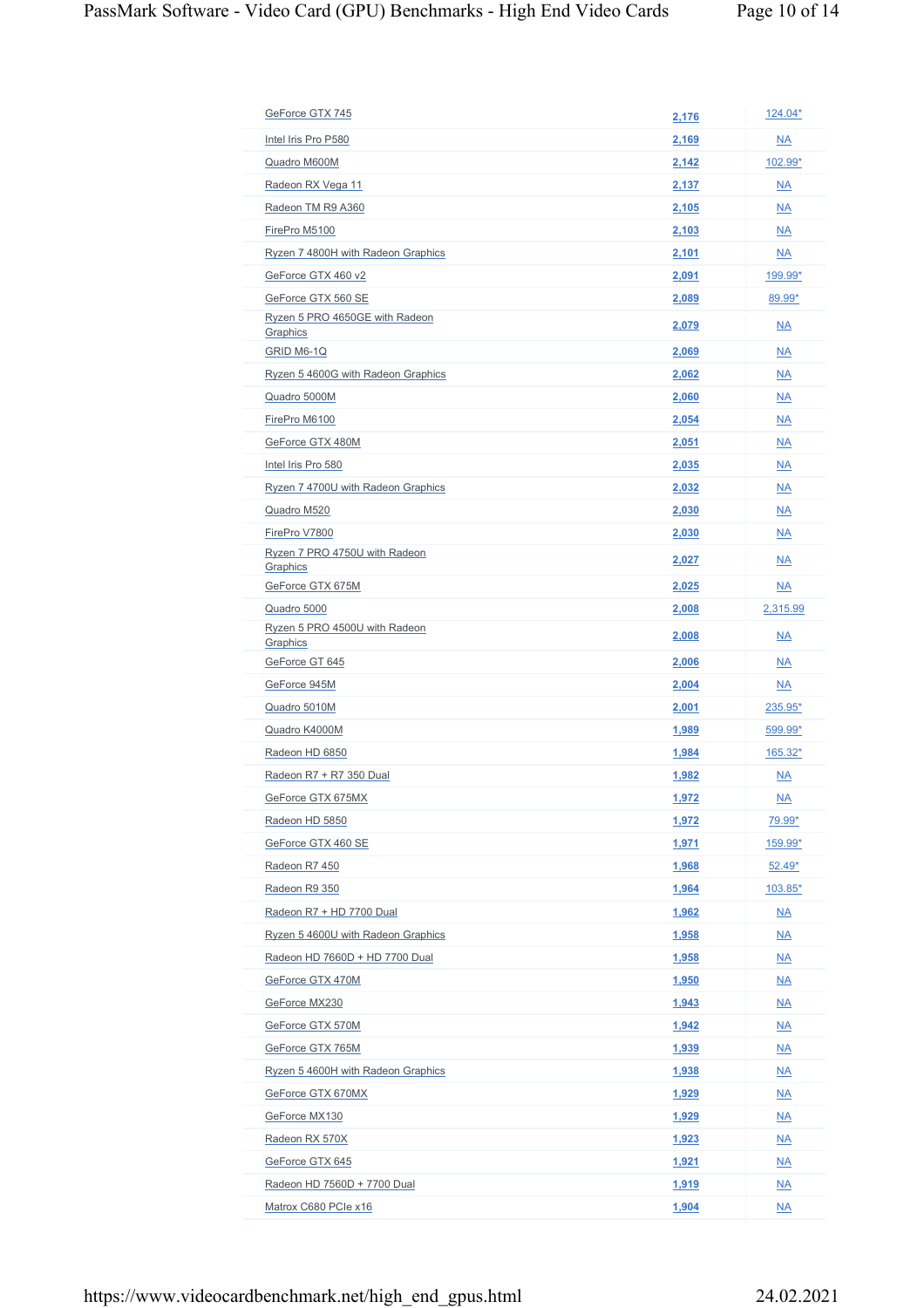| Radeon HD 8670D + HD 7700 Dual             | 1,892 | <b>NA</b>                 |
|--------------------------------------------|-------|---------------------------|
| Intel UHD                                  | 1,869 | <b>NA</b>                 |
| Intel Iris Plus                            | 1,869 | <b>NA</b>                 |
| FirePro 3D V7800                           | 1,867 | 599.99*                   |
| Radeon Vega 11                             | 1,854 | $\underline{\mathsf{NA}}$ |
| GeForce 945A                               | 1,852 | <b>NA</b>                 |
| Radeon R9 M375X                            | 1,850 | $\underline{\mathsf{NA}}$ |
| Radeon RX 540                              | 1,845 | <b>NA</b>                 |
| FirePro M5100 FireGL V                     |       |                           |
|                                            | 1,839 | <b>NA</b>                 |
| GRID M60-0B                                | 1,838 | <b>NA</b>                 |
| Radeon HD 8570D + HD 7700 Dual             | 1,835 | $\underline{NA}$          |
| <b>MxGPU</b>                               | 1,826 | <b>NA</b>                 |
| FirePro M6000                              | 1,820 | <b>NA</b>                 |
| RadeonT 540X                               | 1,817 | $\underline{NA}$          |
| Ryzen 5 4500U with Radeon Graphics         | 1,813 | <b>NA</b>                 |
| Matrox C900 PCIe x16                       | 1,812 | $\underline{NA}$          |
| RadeonT RX 560X                            | 1,810 | <b>NA</b>                 |
| GeForce GTX 555                            | 1,807 | $\underline{NA}$          |
| GeForce GTX 670M                           | 1,807 | $\underline{NA}$          |
| Radeon Pro WX 4150                         | 1,806 | <b>NA</b>                 |
| Intel Iris Plus 655                        | 1,803 | $\underline{NA}$          |
| Radeon R9 M275X                            | 1,802 | <b>NA</b>                 |
| Radeon HD 8870M / R9 M270X /<br>M370X      | 1,800 | NA                        |
| Ryzen 3 PRO 4200G with Radeon<br>Graphics  | 1,799 | NA                        |
| Intel Iris 650                             | 1,795 | <b>NA</b>                 |
| Radeon HD 8670D + 7700 Dual                | 1,789 | $\underline{NA}$          |
| Radeon HD 6900M                            | 1,787 | <b>NA</b>                 |
| Ryzen 3 PRO 4200GE with Radeon<br>Graphics | 1,784 | NA                        |
| Radeon R9 M385X                            | 1,760 | $\underline{NA}$          |
| GeForce GTX 650                            | 1,758 | $89.35*$                  |
| Radeon HD 5830                             | 1,758 | 159.99*                   |
| Intel Iris Plus 645                        | 1,748 | $\underline{NA}$          |
| Radeon R9 M360                             | 1,733 | $\underline{NA}$          |
| FirePro W600                               | 1,725 | 400.99*                   |
| Quadro P500                                | 1,719 | $\underline{\mathsf{NA}}$ |
| Firepro W5170M                             | 1,703 | $\underline{NA}$          |
| Radeon R7 M465X                            | 1,691 | $\underline{NA}$          |
| Ryzen 5 PRO 4650U with Radeon<br>Graphics  | 1,690 | $\underline{NA}$          |
| GeForce GTX 760M                           | 1,685 | $\underline{NA}$          |
| Radeon RX Vega 11 Processor                | 1,685 | $\underline{NA}$          |
| Radeon RX Vega11                           | 1,673 | $\underline{NA}$          |
| FirePro M4000 Mobility Pro                 | 1,667 | $\underline{NA}$          |
| Radeon Vega 9                              | 1,666 | $\underline{NA}$          |
| Radeon Pro WX 2100                         | 1,662 | $\underline{NA}$          |
| FirePro M4000                              | 1,658 | $\underline{NA}$          |
| Quadro P400                                | 1,652 | 128.00                    |
| Radeon HD HD7850M                          | 1,652 | $\underline{NA}$          |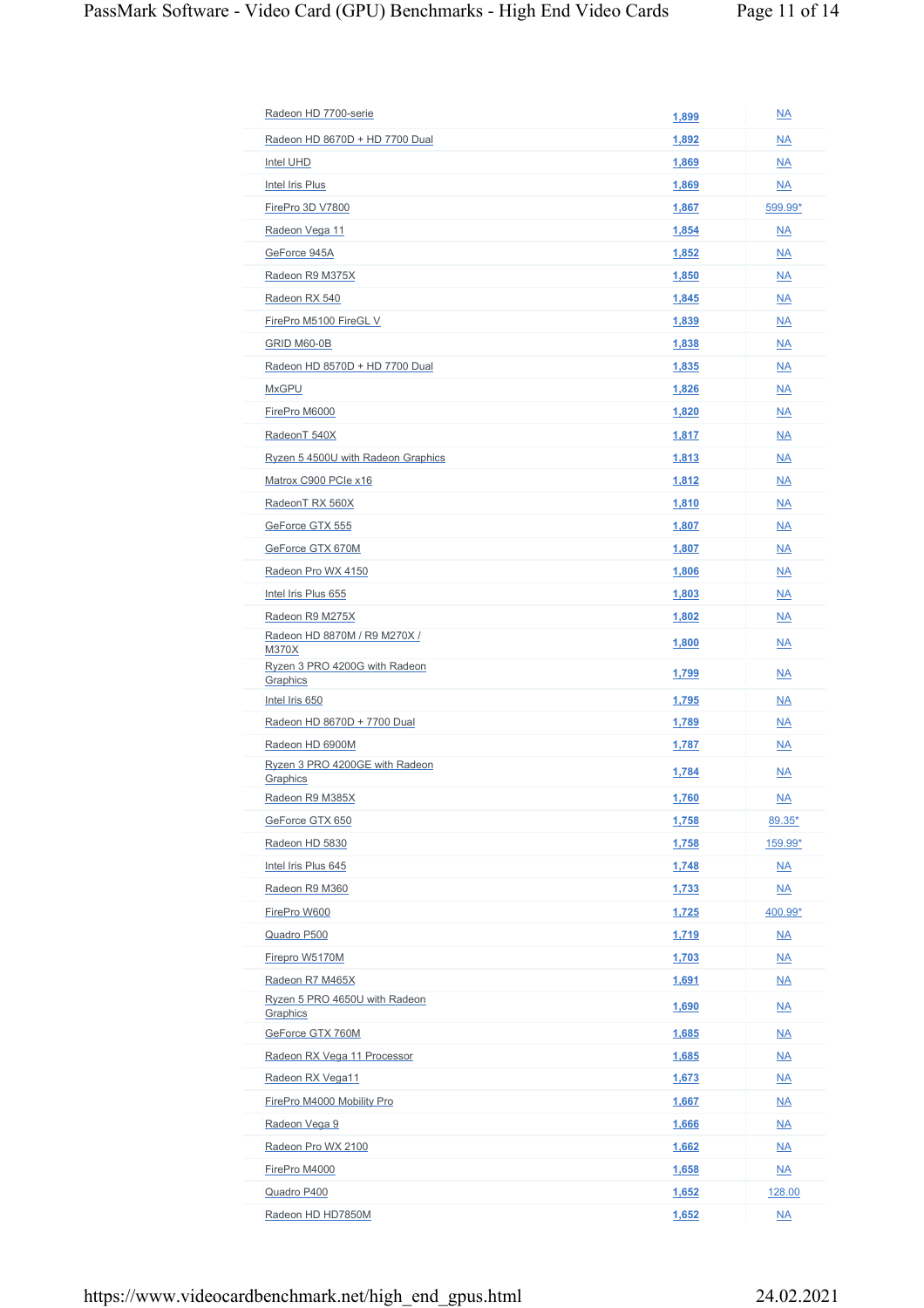|                                           | 1,650 |           |
|-------------------------------------------|-------|-----------|
| Radeon HD 8870M                           | 1,638 | <b>NA</b> |
| Quadro K2000D                             | 1,626 | 416.51*   |
| GeForce GT 755M                           | 1,619 | <b>NA</b> |
| Ryzen 7 2700U with Radeon Vega            | 1,617 | <b>NA</b> |
| Intel Iris Plus 650                       | 1,610 | <b>NA</b> |
| Seria Radeon HD 7700                      | 1,604 | <b>NA</b> |
| Quadro K3000M                             | 1,604 | 155.00*   |
| FirePro W6150M                            | 1,586 | <b>NA</b> |
| Radeon RX Vega 8                          | 1,586 | <b>NA</b> |
| Radeon Vega 8                             | 1,584 | 126.86*   |
| Radeon E8860                              | 1,577 | <b>NA</b> |
| Radeon R9 M275X / M375                    | 1,575 | <b>NA</b> |
| GeForce GTX 550 Ti                        | 1,572 | 131.28*   |
| Quadro K2000                              | 1,571 | 120.00*   |
| Radeon HD 6790                            | 1,571 | 64.99*    |
| GeForce GTX 285                           | 1,556 | 179.99*   |
| Radeon HD 7560D + HD 6670 Dual            | 1,555 | <b>NA</b> |
| Radeon Vega 10                            | 1,548 | <b>NA</b> |
| Radeon HD 8470D + HD 7500 Dual            | 1,545 | <b>NA</b> |
| Ryzen 3 PRO 4300U with Radeon<br>Graphics | 1,543 | <b>NA</b> |
| GeForce GT 740                            | 1,541 | 154.32*   |

*\* - Last price seen from our affiliates.*